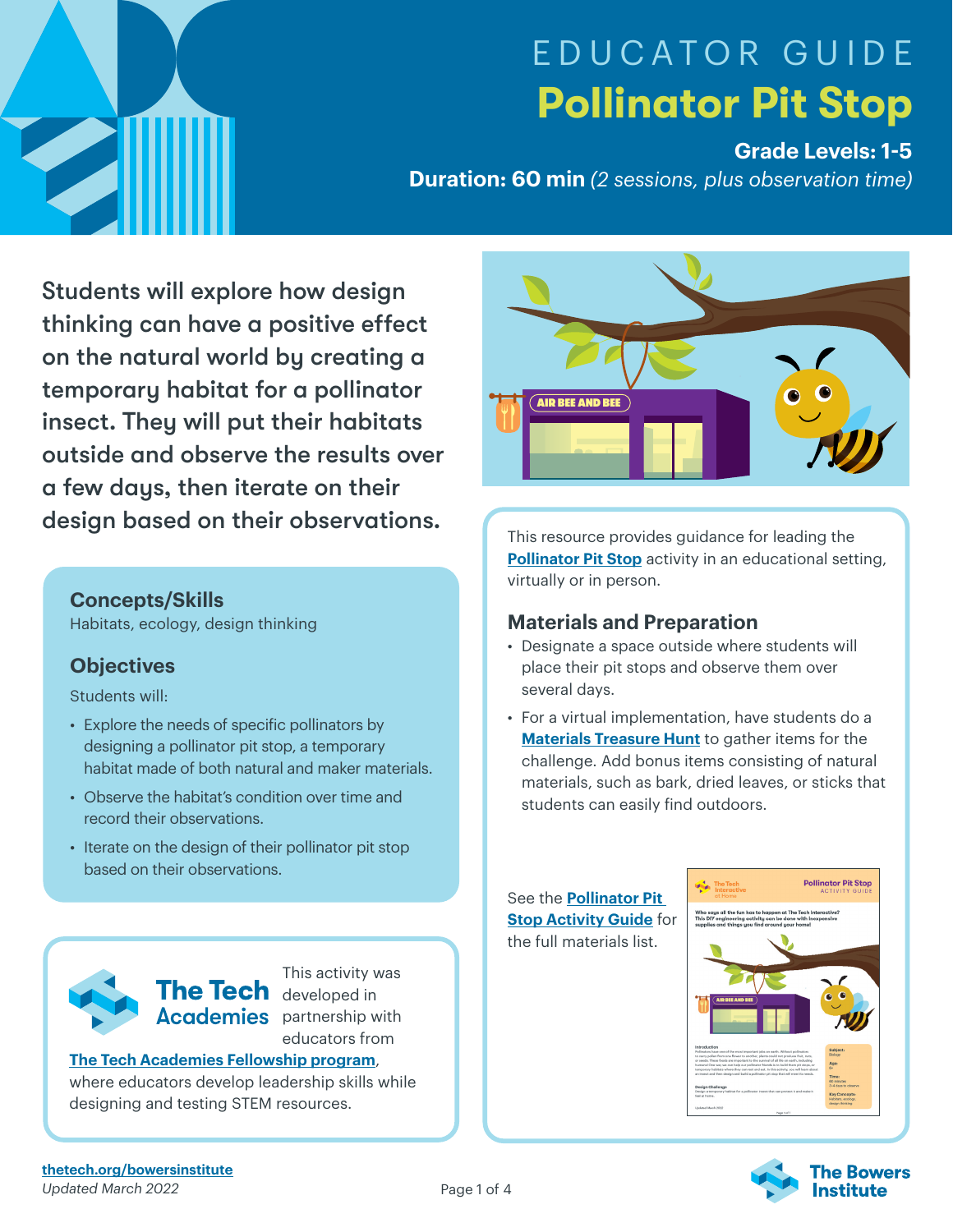# **Sample Outline**

| <b>Frame the Challenge</b>                                                                                                                                                                               | 15 min total                                                                                                                                                                                                                                                                    |                         |  |  |
|----------------------------------------------------------------------------------------------------------------------------------------------------------------------------------------------------------|---------------------------------------------------------------------------------------------------------------------------------------------------------------------------------------------------------------------------------------------------------------------------------|-------------------------|--|--|
| Define the Problem                                                                                                                                                                                       | Use guiding questions and some of the STEM<br>Story Time suggestions to activate learners' prior<br>knowledge about pollinators and their habitats.                                                                                                                             | 10 min                  |  |  |
| Introduce the Challenge                                                                                                                                                                                  | Introduce the design problem and materials.<br>Set criteria and constraints.                                                                                                                                                                                                    | 5 min                   |  |  |
| <b>Design Challenge Part 1</b>                                                                                                                                                                           | 45 min total                                                                                                                                                                                                                                                                    |                         |  |  |
| Explore                                                                                                                                                                                                  | Each team picks a pollinator card. Teams explore<br>the materials while they brainstorm what they<br>will build.                                                                                                                                                                | 5 min                   |  |  |
| Design and Create                                                                                                                                                                                        | Students work in teams to build their designs,<br>testing for stability as they build.                                                                                                                                                                                          | 20 min                  |  |  |
| <b>Share Solutions</b>                                                                                                                                                                                   | Teams briefly share their habitats and<br>engineering process, including what they would<br>do if they had more time.                                                                                                                                                           | $15 \text{ min}$        |  |  |
| Debrief                                                                                                                                                                                                  | Debrief the experience and concepts with<br>students.                                                                                                                                                                                                                           | 5 min                   |  |  |
| <b>Test and Reflect</b>                                                                                                                                                                                  |                                                                                                                                                                                                                                                                                 | 10 minutes,<br>3-4 days |  |  |
| With additional time, teams place their pit stops outside. Teams should observe their<br>pit stops and take notes on the habitat's condition and whether they see evidence that<br>wildlife has visited. |                                                                                                                                                                                                                                                                                 | 10                      |  |  |
| <b>Design Challenge Part 2</b>                                                                                                                                                                           | <b>45 min total</b>                                                                                                                                                                                                                                                             |                         |  |  |
| Review and Share                                                                                                                                                                                         | Review and share the observations. Students will<br>use what they learned to improve their habitats.                                                                                                                                                                            | 5 min                   |  |  |
| Create and Test (Prototype)                                                                                                                                                                              | Students work in teams to iterate their designs<br>based on their observations.<br><b>Explore More:</b> Teams that have met the original<br>criteria can test their habitats against extreme<br>weather conditions using a spray bottle of water<br>for rain or a fan for wind. | 20 min                  |  |  |
| <b>Share Solutions</b>                                                                                                                                                                                   | Teams briefly share their habitats and<br>engineering process, including what they would<br>do if they had more time.                                                                                                                                                           | 15 min                  |  |  |
| Debrief                                                                                                                                                                                                  | Debrief the experience and concepts with                                                                                                                                                                                                                                        | 5 min                   |  |  |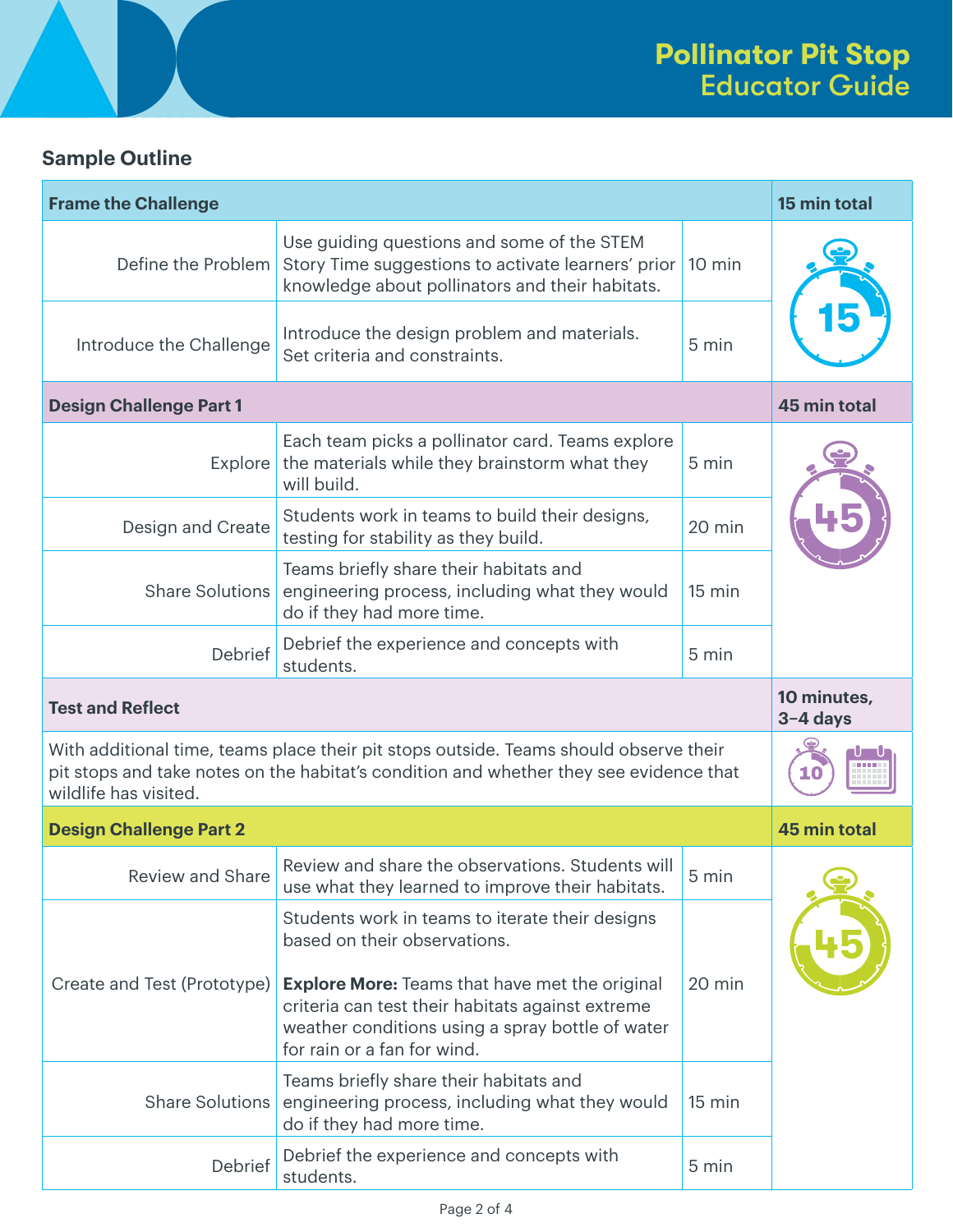## **Facilitation Tips**

This resource is designed to accompany the **[Pollinator Pit Stop Activity Guide](https://www.thetech.org/sites/default/files/ttiah-pollinatorpitstop.pdf)**. See the guide for detailed procedures and additional suggestions.



#### **Introduce the Challenge**

• Use criteria and constraints to define the problem. Groups should define additional criteria and constraints to meet the needs of their pollinator.

| <b>Criteria</b>    | Design must be stable enough to stay together in an outdoor setting.                 |
|--------------------|--------------------------------------------------------------------------------------|
| <b>Constraints</b> | • Include some natural materials in the design.<br>· Schedule: 20-minute time limit. |

## **Design and Create**

- Remind students to focus on the process and what they are learning from the experience overall. Encourage them to reflect on key mindsets like empathy and perseverance throughout the challenge.
- Ask open-ended questions to support students throughout the process:
	- − *What do your pollinator's nesting spots or habitats look like in the wild?*
	- − *What would your pollinator need in order to feel comfortable and safe?*
	- − *How can you make sure the pit stop stays dry inside when it rains?*
	- − *Is the pit stop sturdy enough? Will it stay up when it is windy?*
	- − *Can the pollinator enter and exit easily without predators getting in?*

# **Share Solutions**

• Encourage teams to point out where they used key concepts. *For example:* Identifying which elements in their design accommodate the needs of their pollinator, or showing aspects of their design that protect the pollinator from weather or predators.



# **Debrief**

- Ask students to consider reasons why they might not see their pollinator regardless of their habitat's design. *For example:* Their pollinator may be active only at night, or they may not be active during the current season.
- Have students consider: Besides building pit stops, what are other ways humans can support pollinators?
- *For example:* Growing native plants or not using pesticides.